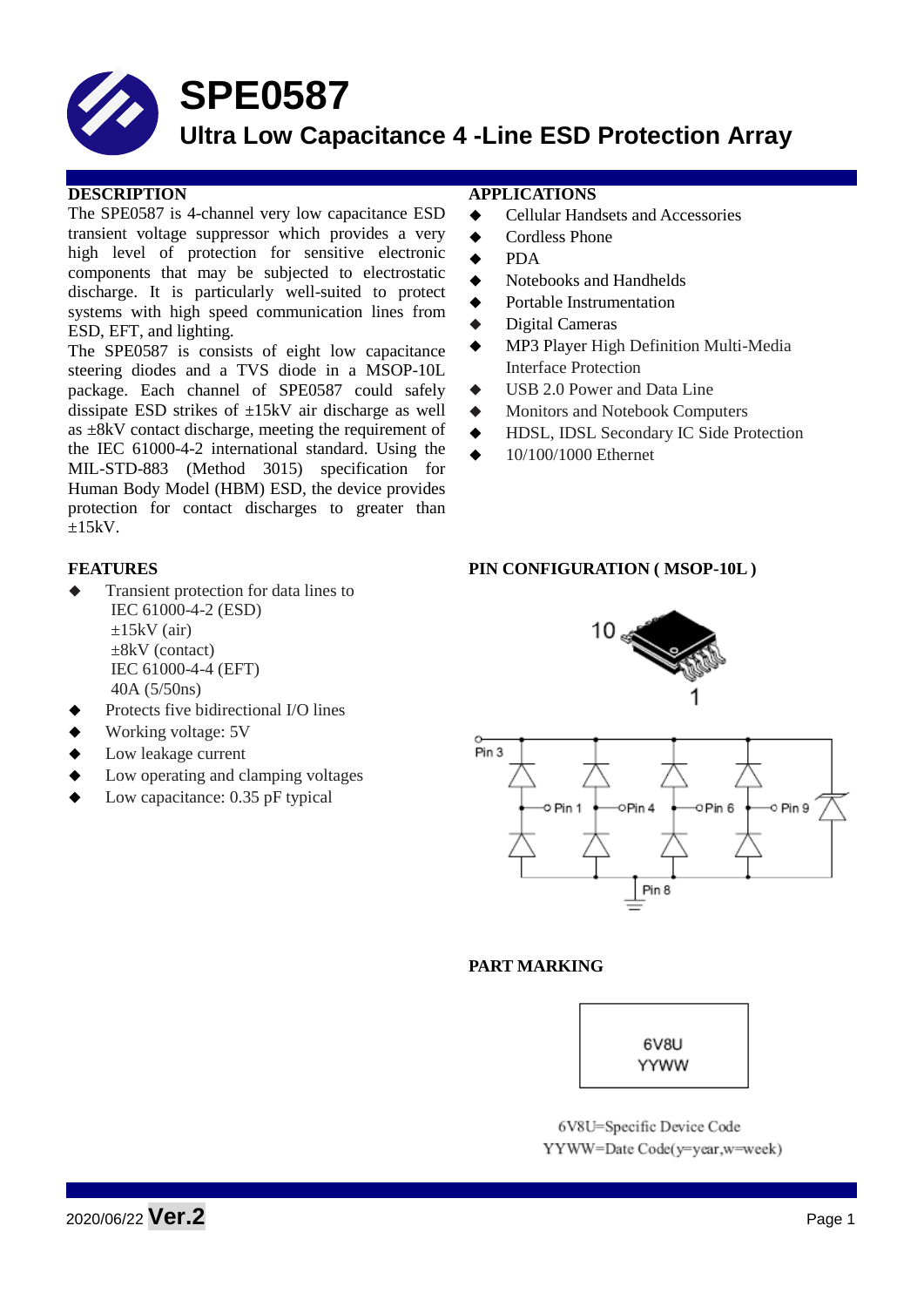

**SPE0587**

# **Ultra Low Capacitance 4 -Line ESD Protection Array**

#### **ORDERING INFORMATION**

| <b>Part Number</b> | Package  | <b>Part Marking</b> |  |  |
|--------------------|----------|---------------------|--|--|
| SPE0587MS10RGB     | MSOP-10L | 6V8U                |  |  |

YYWW =Date Code ( YY : 00~99, WW: 01~53)

※ SPE0587MS10RGB : Tape Reel ; Pb – Free ; Halogen – Free

# **ABSOULTE MAXIMUM RATINGS**

(TA=25℃ Unless otherwise noted)

| <b>Parameter</b>                                 | <b>Symbol</b> | <b>Typical</b> | Unit            |
|--------------------------------------------------|---------------|----------------|-----------------|
| Peak Pulse Power ( $tp = 8/20 \mu s$ )           | Ppk           | 46             | W               |
| Maximum Peak Pulse Current ( $tp = 8/20 \mu s$ ) | Ipp           | 4              | A               |
| ESD per IEC $61000 - 4 - 2$ (Air)                | Vpp           | ±15            | <b>KV</b>       |
| <b>ESD</b> per IEC $61000 - 4 - 2$ (Contact)     | Vpp           | $\pm 8$        | KV              |
| <b>Operating Junction Temperature</b>            | Tј            | $-55 \sim 125$ | $\rm ^{\circ}C$ |
| <b>Storage Temperature Range</b>                 | <b>TSTG</b>   | $-55 \sim 150$ | $\rm ^{\circ}C$ |
| Lead Soldering Temperature                       | Tī.           | 260 (10sec)    | $\rm ^{\circ}C$ |

# **ELECTRICAL CHARACTERISTICS**

(TA=25℃ Unless otherwise noted)

| <b>Parameter</b>                                    | <b>Symbol</b>  | <b>Conditions</b>                                | Min. | <b>Typ</b> | Max. | Unit                    |
|-----------------------------------------------------|----------------|--------------------------------------------------|------|------------|------|-------------------------|
| Reverse Stand – Off<br>Voltage                      | <b>VRWM</b>    |                                                  |      |            | 5    | V                       |
| Forward Voltage @ IF                                | $V_{\rm F}$    | $IF = 10mA$                                      | 0.4  | 0.8        | 1.2  | V                       |
| <b>Reverse Breakdown Voltage</b>                    | <b>VBR</b>     | It = $1mA$                                       | 6.0  | 7.0        |      | $\overline{\mathsf{V}}$ |
| <b>Reverse Leakage Current</b>                      | IR             | $V_{\text{RWM}} = 5V$ , T=25°C                   |      | 0.1        |      | μA                      |
| Clamping Voltage TLP<br>$($ I/O to GND $)$ (note 1) | Vc             | $Ipp = 8A$                                       |      | 13         |      | V                       |
|                                                     | Vc             | $IPP=16A$                                        |      | 17.5       |      | V                       |
| <b>Clamping Voltage</b>                             | $V_{C}$        | [Ipp = 1A, tp = $8/20$ μs                        |      |            | 10   | V                       |
| <b>Junction Capacitance</b>                         | C <sub>j</sub> | $V_R = 0V$ , $f = 1MHz$<br>Any I/O pin to Ground |      | 0.7        | 1.0  | pF                      |
|                                                     |                | $V_R = 0V$ , $f = 1MHz$<br>Between I/O pins      |      | 0.35       |      |                         |

*Notes:*

*1) TLP parameter: Z0* = 50 Ω *, tp = 100ns, tr = 10ns, averaging window from 70ns to 90ns.* 

# **TYPICAL CHARACTERISTICS**

2020/06/22 **Ver.2** Page <sup>2</sup>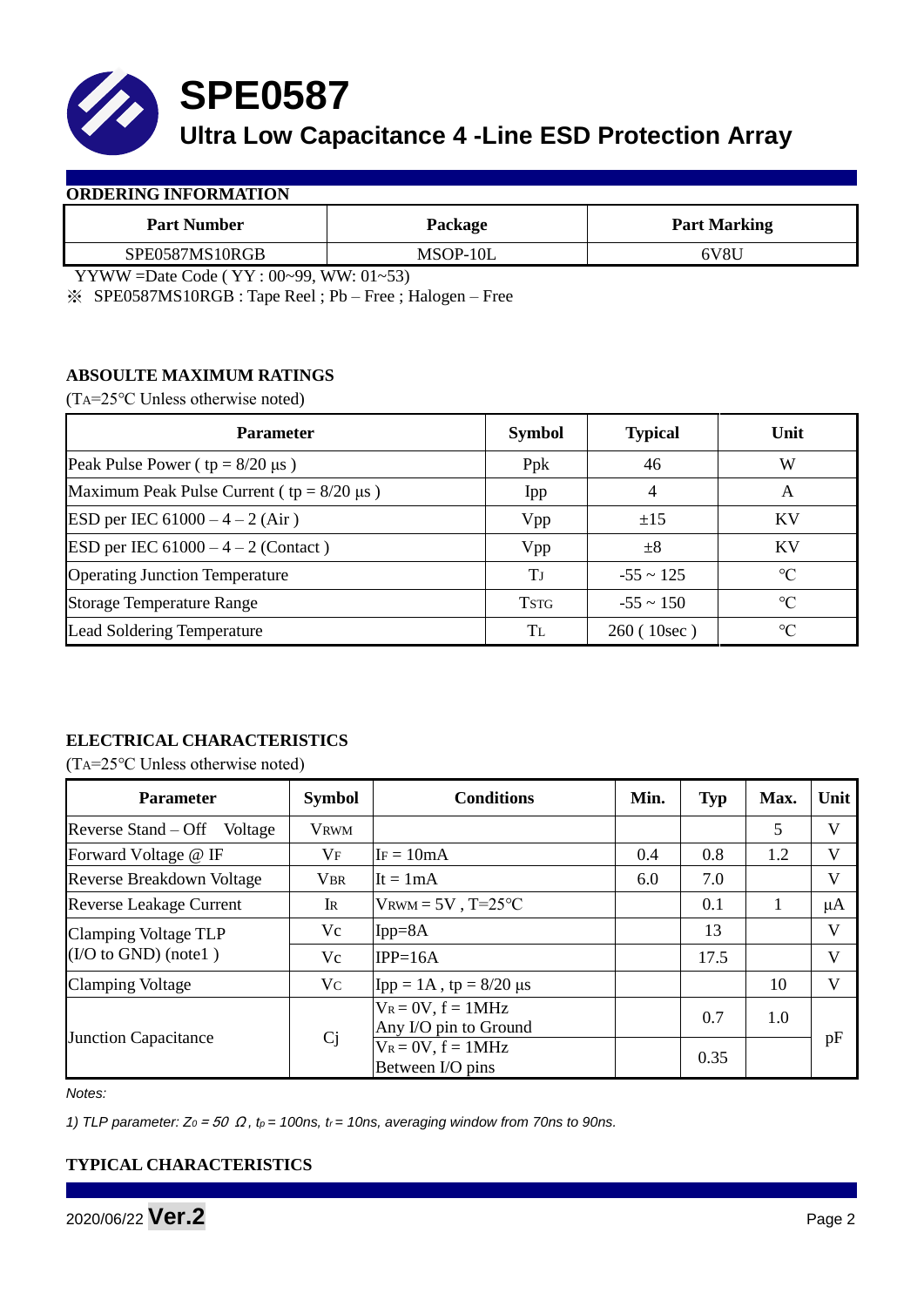

# **SPE0587**

**Ultra Low Capacitance 4 -Line ESD Protection Array**





# **SCHEMATIC & PIN CONFIGURATION**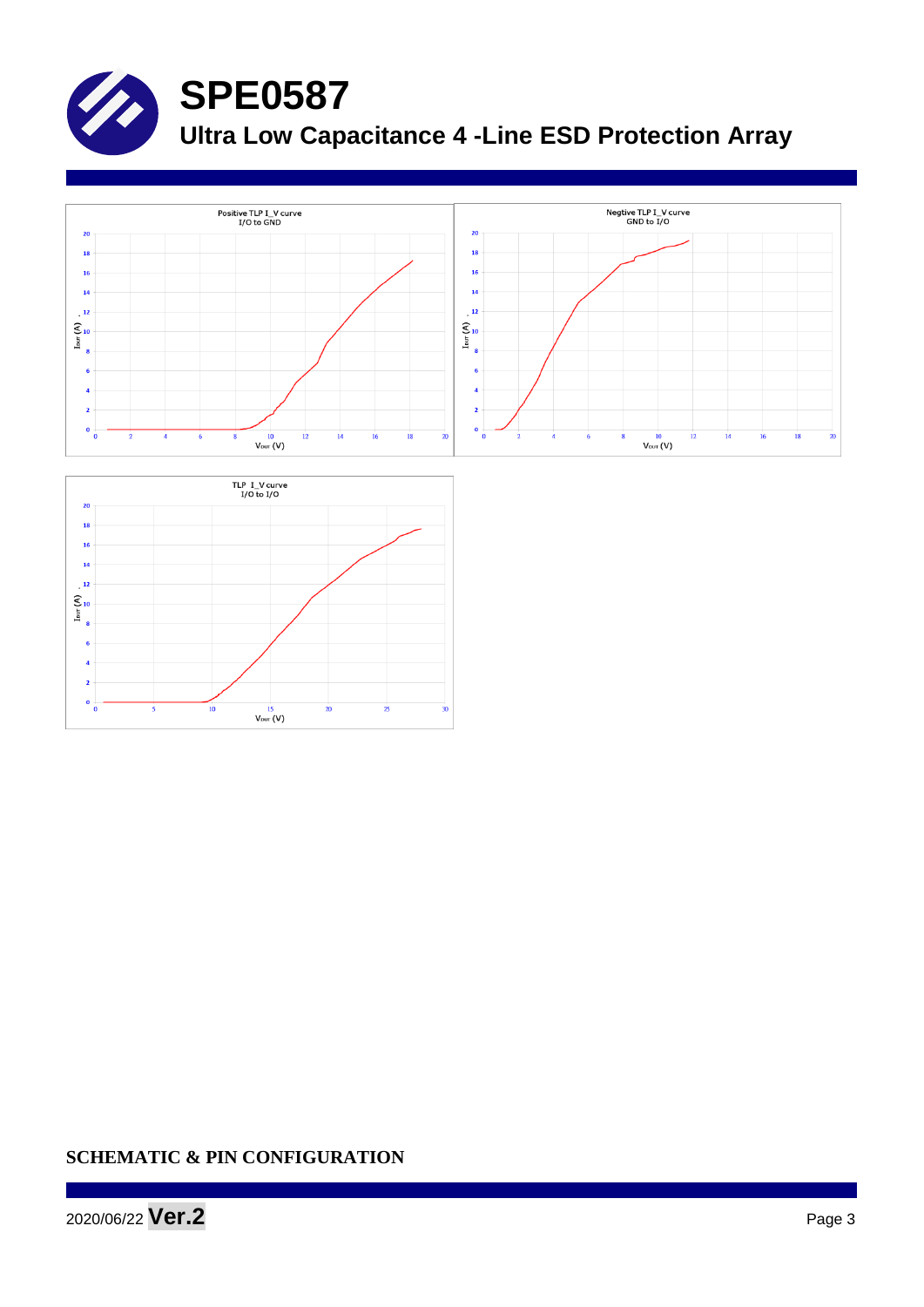



# **APPLICATION INFORMATION**

The HDMI Compliance Test Specification (CTS) requires sink (receiver) ports maintain a differential impedance of 100 Ohms +/- 15%. The measurement is taken using a Time Domain Reflect (TDR) method that utilizes a pulse with a rise time <= 200ps.ESD protection devices have an inherent junction capacitance. Even a small amount of added capacitance on an HDMI port will cause the impedance of the differential pair to drop. As such, some form of compensation to the layout will be required to bring the differential pairs back within the required 100Ohm +/-15% range. The higher the added capacitance, the more extreme the modifications will need to be. If the added capacitance is too high, compensation may not even be possible. The SPE0587 presents <1pF capacitance between the pairs while being rated to handle >8KV ESD contact discharges(>15KV air discharge) as outlined in IEC 61000-4-2.As such, it is possible to make minor adjustments to the board layout parameters to compensate for the added capacitance of the SPE0587. As figure shows how to implement the SPE0587 in an HDMI application (transmitter and receiver).



**HDMI Schematic**